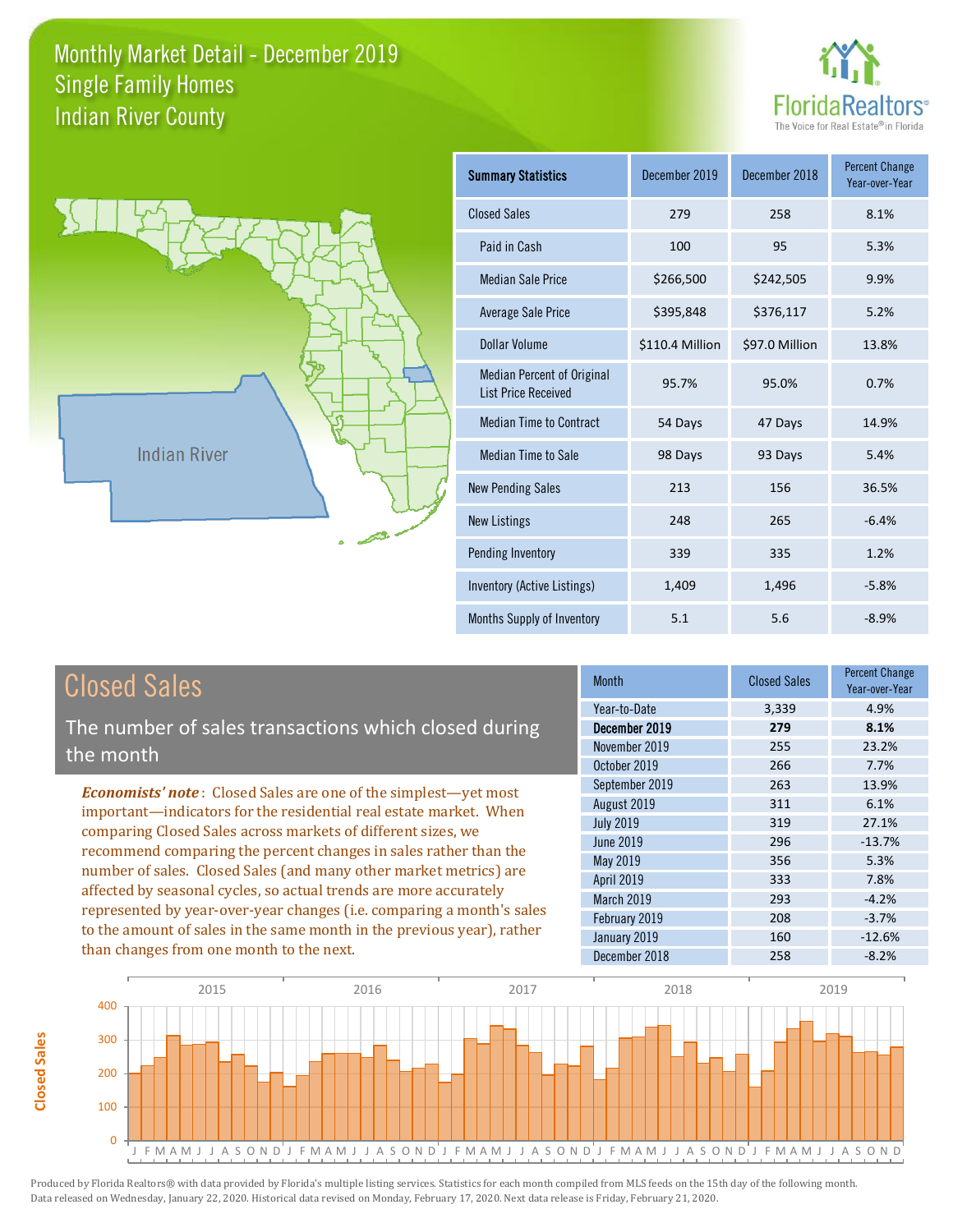this statistic should be interpreted with care.



90 -3.2%

| Cash Sales                                                                     | <b>Month</b>      | <b>Cash Sales</b> | <b>Percent Change</b><br>Year-over-Year |
|--------------------------------------------------------------------------------|-------------------|-------------------|-----------------------------------------|
|                                                                                | Year-to-Date      | 1,253             | 4.2%                                    |
| The number of Closed Sales during the month in which                           | December 2019     | 100               | 5.3%                                    |
| buyers exclusively paid in cash                                                | November 2019     | 91                | 9.6%                                    |
|                                                                                | October 2019      | 101               | 8.6%                                    |
|                                                                                | September 2019    | 85                | 34.9%                                   |
|                                                                                | August 2019       | 120               | 10.1%                                   |
| <b>Economists' note:</b> Cash Sales can be a useful indicator of the extent to | <b>July 2019</b>  | 113               | 16.5%                                   |
| which investors are participating in the market. Why? Investors are            | June 2019         | 97                | $-29.2%$                                |
| far more likely to have the funds to purchase a home available up front,       | May 2019          | 136               | 9.7%                                    |
| whereas the typical homebuyer requires a mortgage or some other                | <b>April 2019</b> | 138               | 5.3%                                    |
| form of financing. There are, of course, many possible exceptions, so          | <b>March 2019</b> | 116               | 10.5%                                   |



# Cash Sales as a Percentage of Closed Sales

The percentage of Closed Sales during the month which were Cash Sales

*Economists' note* : This statistic is simply another way of viewing Cash Sales. The remaining percentages of Closed Sales (i.e. those not paid fully in cash) each month involved some sort of financing, such as mortgages, owner/seller financing, assumed loans, etc.

| <b>Month</b>      | Percent of Closed<br>Sales Paid in Cash | <b>Percent Change</b><br>Year-over-Year |
|-------------------|-----------------------------------------|-----------------------------------------|
| Year-to-Date      | 37.5%                                   | $-0.8%$                                 |
| December 2019     | 35.8%                                   | $-2.7%$                                 |
| November 2019     | 35.7%                                   | $-11.0%$                                |
| October 2019      | 38.0%                                   | 0.8%                                    |
| September 2019    | 32.3%                                   | 18.3%                                   |
| August 2019       | 38.6%                                   | 3.8%                                    |
| <b>July 2019</b>  | 35.4%                                   | $-8.3%$                                 |
| June 2019         | 32.8%                                   | $-17.8%$                                |
| <b>May 2019</b>   | 38.2%                                   | 4.1%                                    |
| <b>April 2019</b> | 41.4%                                   | $-2.4%$                                 |
| March 2019        | 39.6%                                   | 15.5%                                   |
| February 2019     | 43.3%                                   | 0.5%                                    |
| January 2019      | 41.3%                                   | 3.5%                                    |
| December 2018     | 36.8%                                   | $-5.9%$                                 |

December 2018 **95** -13.6%

January 2019 **66** -9.6%

February 2019

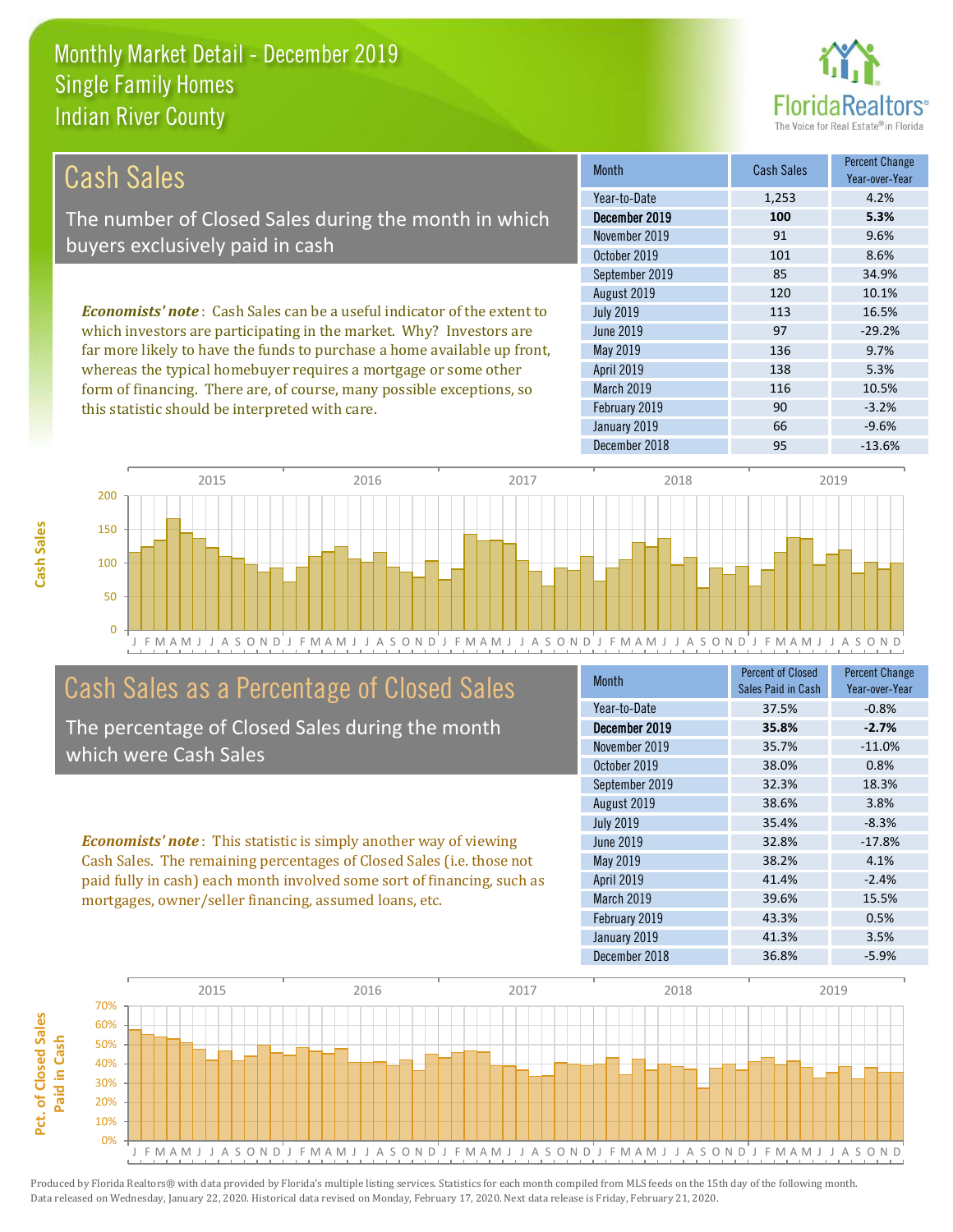

# Median Sale Price

The median sale price reported for the month (i.e. 50% of sales were above and 50% of sales were below)

*Economists' note* : Median Sale Price is our preferred summary statistic for price activity because, unlike Average Sale Price, Median Sale Price is not sensitive to high sale prices for small numbers of homes that may not be characteristic of the market area. Keep in mind that median price trends over time are not always solely caused by changes in the general value of local real estate. Median sale price only reflects the values of the homes that *sold* each month, and the mix of the types of homes that sell can change over time.

| Month            | <b>Median Sale Price</b> | <b>Percent Change</b><br>Year-over-Year |
|------------------|--------------------------|-----------------------------------------|
| Year-to-Date     | \$250,000                | 4.6%                                    |
| December 2019    | \$266,500                | 9.9%                                    |
| November 2019    | \$249,335                | 3.9%                                    |
| October 2019     | \$246,687                | 4.9%                                    |
| September 2019   | \$255,000                | 6.3%                                    |
| August 2019      | \$245,000                | 0.0%                                    |
| <b>July 2019</b> | \$250,000                | 8.6%                                    |
| <b>June 2019</b> | \$250,000                | 0.4%                                    |
| May 2019         | \$261,500                | 9.1%                                    |
| April 2019       | \$255,000                | 8.5%                                    |
| March 2019       | \$248,500                | 10.4%                                   |
| February 2019    | \$245,000                | 1.1%                                    |
| January 2019     | \$232,000                | 1.3%                                    |
| December 2018    | \$242,505                | 1.0%                                    |



# Average Sale Price

The average sale price reported for the month (i.e. total sales in dollars divided by the number of sales)

*Economists' note* : Usually, we prefer Median Sale Price over Average Sale Price as a summary statistic for home prices. However, Average Sale Price does have its uses—particularly when it is analyzed alongside the Median Sale Price. For one, the relative difference between the two statistics can provide some insight into the market for higher-end homes in an area.

| <b>Month</b>     | <b>Average Sale Price</b> | <b>Percent Change</b><br>Year-over-Year |
|------------------|---------------------------|-----------------------------------------|
| Year-to-Date     | \$356,660                 | 5.7%                                    |
| December 2019    | \$395,848                 | 5.2%                                    |
| November 2019    | \$364,316                 | 12.2%                                   |
| October 2019     | \$324,883                 | 4.6%                                    |
| September 2019   | \$327,775                 | 7.6%                                    |
| August 2019      | \$306,862                 | $-3.8%$                                 |
| <b>July 2019</b> | \$340,955                 | 1.6%                                    |
| <b>June 2019</b> | \$362,907                 | 1.8%                                    |
| May 2019         | \$387,599                 | 16.1%                                   |
| April 2019       | \$379,025                 | 3.0%                                    |
| March 2019       | \$361,923                 | 14.1%                                   |
| February 2019    | \$348,172                 | $-6.3%$                                 |
| January 2019     | \$378,999                 | 19.1%                                   |
| December 2018    | \$376,117                 | 15.8%                                   |



**Average Sale Price**

**Average Sale Price**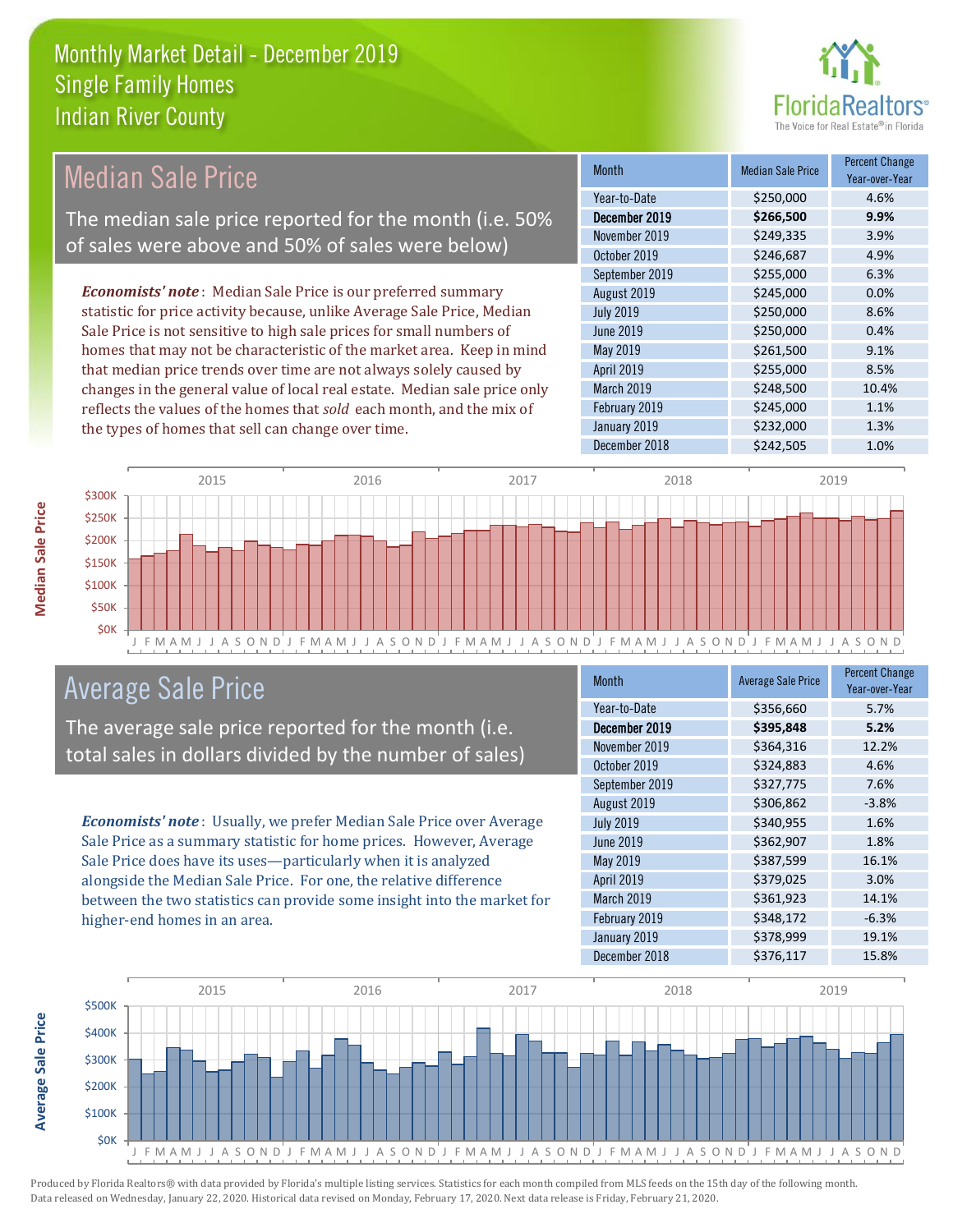

# ollar Volume

The sum of the sale prices for all sales which closed during the month

*Economists' note* : Dollar Volume is simply the sum of all sale prices in a given time period, and can quickly be calculated by multiplying Closed Sales by Average Sale Price. It is a strong indicator of the health of the real estate industry in a market, and is of particular interest to real estate professionals, investors, analysts, and government agencies. Potential home sellers and home buyers, on the other hand, will likely be better served by paying attention to trends in the two components of Dollar Volume (i.e. sales and prices) individually.

| <b>Month</b>      | Dollar Volume   | <b>Percent Change</b><br>Year-over-Year |
|-------------------|-----------------|-----------------------------------------|
| Year-to-Date      | \$1.2 Billion   | 10.9%                                   |
| December 2019     | \$110.4 Million | 13.8%                                   |
| November 2019     | \$92.9 Million  | 38.3%                                   |
| October 2019      | \$86.4 Million  | 12.7%                                   |
| September 2019    | \$86.2 Million  | 22.5%                                   |
| August 2019       | \$95.4 Million  | 2.1%                                    |
| <b>July 2019</b>  | \$108.8 Million | 29.1%                                   |
| <b>June 2019</b>  | \$107.4 Million | $-12.2%$                                |
| May 2019          | \$138.0 Million | 22.3%                                   |
| <b>April 2019</b> | \$126.2 Million | 11.0%                                   |
| March 2019        | \$106.0 Million | 9.3%                                    |
| February 2019     | \$72.4 Million  | $-9.8%$                                 |
| January 2019      | \$60.6 Million  | 4.2%                                    |
| December 2018     | \$97.0 Million  | 6.3%                                    |



# Median Percent of Original List Price Received

The median of the sale price (as a percentage of the original list price) across all properties selling during the month

*Economists' note* : The Median Percent of Original List Price Received is useful as an indicator of market recovery, since it typically rises as buyers realize that the market may be moving away from them and they need to match the selling price (or better it) in order to get a contract on the house. This is usually the last measure to indicate a market has shifted from down to up, so it is what we would call a *lagging* indicator.

| <b>Month</b>     | Med. Pct. of Orig.<br><b>List Price Received</b> | <b>Percent Change</b><br>Year-over-Year |
|------------------|--------------------------------------------------|-----------------------------------------|
| Year-to-Date     | 95.3%                                            | $-0.2%$                                 |
| December 2019    | 95.7%                                            | 0.7%                                    |
| November 2019    | 96.0%                                            | 0.6%                                    |
| October 2019     | 95.6%                                            | $-0.1%$                                 |
| September 2019   | 95.8%                                            | 1.2%                                    |
| August 2019      | 95.2%                                            | 0.2%                                    |
| <b>July 2019</b> | 95.7%                                            | 0.8%                                    |
| <b>June 2019</b> | 95.7%                                            | 0.2%                                    |
| <b>May 2019</b>  | 95.0%                                            | $-0.8%$                                 |
| April 2019       | 94.3%                                            | $-1.3%$                                 |
| March 2019       | 94.4%                                            | $-1.4%$                                 |
| February 2019    | 95.9%                                            | 0.1%                                    |
| January 2019     | 93.2%                                            | $-2.7%$                                 |
| December 2018    | 95.0%                                            | $-1.0%$                                 |

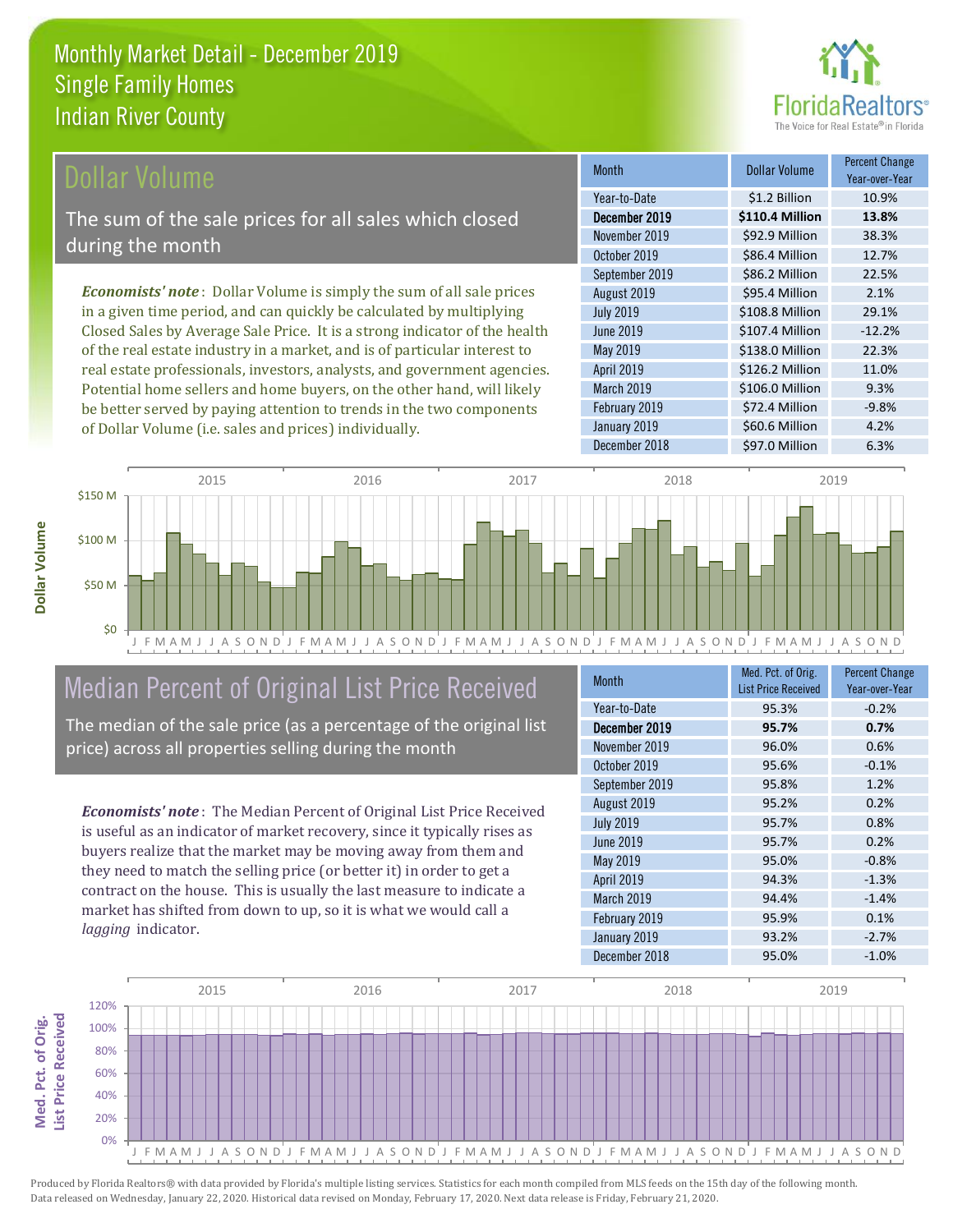

# **Median Time to Contract**

The median number of days between the listing date and contract date for all Closed Sales during the month

*Economists' note* : Like Time to Sale, Time to Contract is a measure of the length of the home selling process calculated for sales which closed during the month. The difference is that Time to Contract measures the number of days between the initial listing of a property and the signing of the contract which eventually led to the closing of the sale. When the gap between Median Time to Contract and Median Time to Sale grows, it is usually a sign of longer closing times and/or declining numbers of cash sales.

| Month             | Median Time to<br>Contract | <b>Percent Change</b><br>Year-over-Year |
|-------------------|----------------------------|-----------------------------------------|
| Year-to-Date      | 59 Days                    | 20.4%                                   |
| December 2019     | 54 Days                    | 14.9%                                   |
| November 2019     | 52 Days                    | $-8.8%$                                 |
| October 2019      | 61 Days                    | 10.9%                                   |
| September 2019    | 59 Days                    | 13.5%                                   |
| August 2019       | 60 Days                    | $-14.3%$                                |
| <b>July 2019</b>  | 67 Days                    | 34.0%                                   |
| <b>June 2019</b>  | 51 Days                    | 4.1%                                    |
| May 2019          | 52 Days                    | 23.8%                                   |
| <b>April 2019</b> | 59 Days                    | 20.4%                                   |
| March 2019        | 60 Days                    | 33.3%                                   |
| February 2019     | 59 Days                    | 28.3%                                   |
| January 2019      | 80 Days                    | 77.8%                                   |
| December 2018     | 47 Days                    | 4.4%                                    |



# Median Time to Sale

**Median Time to** 

**Median Time to** 

The median number of days between the listing date and closing date for all Closed Sales during the month

*Economists' note* : Time to Sale is a measure of the length of the home selling process, calculated as the number of days between the initial listing of a property and the closing of the sale. *Median* Time to Sale is the amount of time the "middle" property selling this month was on the market. That is, 50% of homes selling this month took *less* time to sell, and 50% of homes took *more* time to sell. Median Time to Sale gives a more accurate picture than Average Time to Sale, which can be skewed upward by small numbers of properties taking an abnormally long time to sell.

| <b>Month</b>      | <b>Median Time to Sale</b> | <b>Percent Change</b><br>Year-over-Year |
|-------------------|----------------------------|-----------------------------------------|
| Year-to-Date      | 101 Days                   | 8.6%                                    |
| December 2019     | 98 Days                    | 5.4%                                    |
| November 2019     | 100 Days                   | 8.7%                                    |
| October 2019      | 102 Days                   | 13.3%                                   |
| September 2019    | 99 Days                    | 2.1%                                    |
| August 2019       | 98 Days                    | $-16.2%$                                |
| <b>July 2019</b>  | 107 Days                   | 16.3%                                   |
| June 2019         | 96 Days                    | 1.1%                                    |
| May 2019          | 95 Days                    | 13.1%                                   |
| <b>April 2019</b> | 99 Days                    | 5.3%                                    |
| March 2019        | 99 Days                    | 17.9%                                   |
| February 2019     | 98 Days                    | 7.7%                                    |
| January 2019      | 130 Days                   | 46.1%                                   |
| December 2018     | 93 Days                    | $-4.1%$                                 |

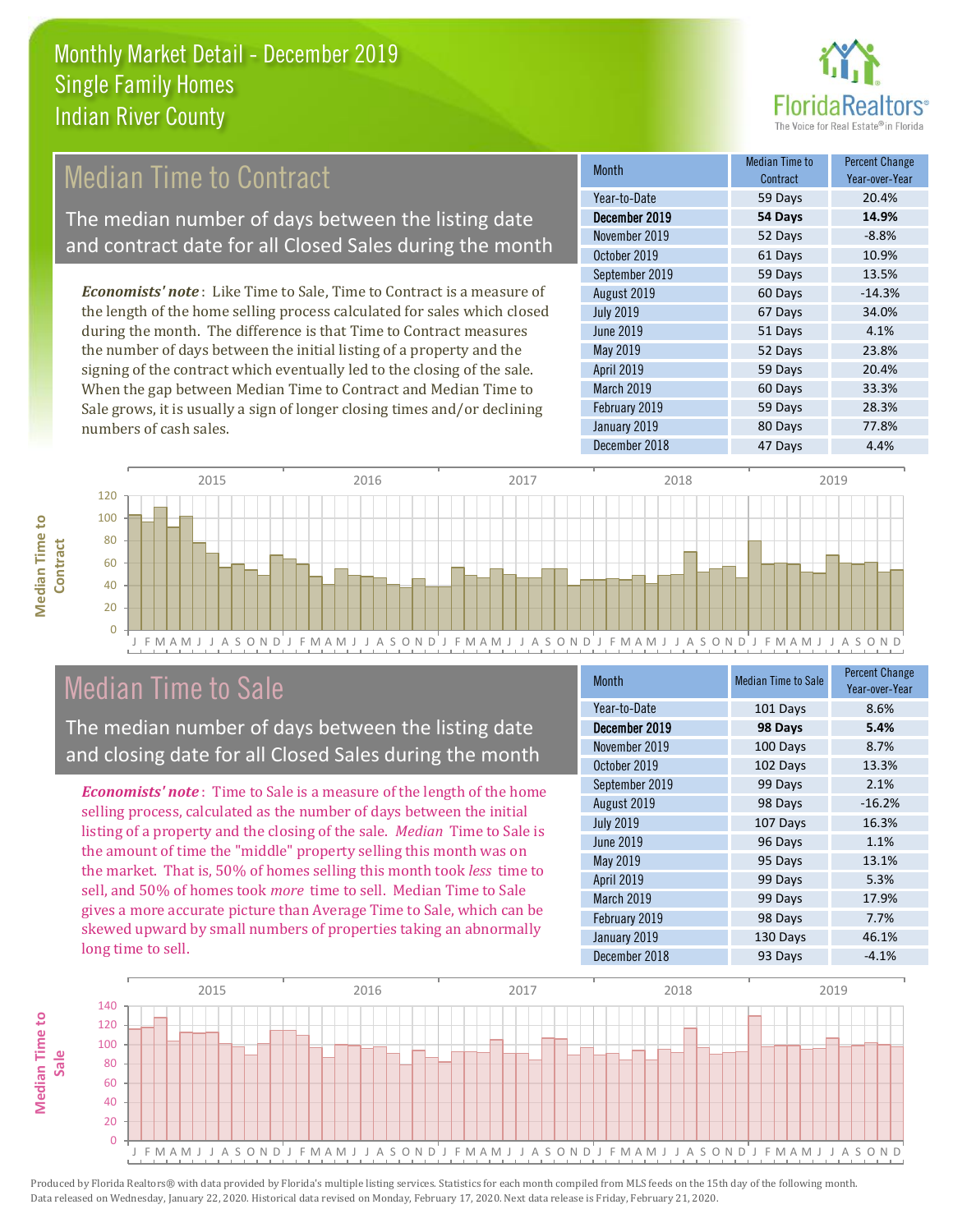

| New Pending Sales                                                              | <b>Month</b>      | <b>New Pending Sales</b> | <b>Percent Change</b><br>Year-over-Year |
|--------------------------------------------------------------------------------|-------------------|--------------------------|-----------------------------------------|
|                                                                                | Year-to-Date      | 3,659                    | 4.5%                                    |
| The number of listed properties that went under                                | December 2019     | 213                      | 36.5%                                   |
| contract during the month                                                      | November 2019     | 257                      | $-1.2%$                                 |
|                                                                                | October 2019      | 310                      | 14.0%                                   |
|                                                                                | September 2019    | 243                      | 12.0%                                   |
| <b>Economists' note</b> : Because of the typical length of time it takes for a | August 2019       | 308                      | 0.3%                                    |
| sale to close, economists consider Pending Sales to be a decent                | <b>July 2019</b>  | 327                      | 14.3%                                   |
| indicator of potential future Closed Sales. It is important to bear in         | June 2019         | 292                      | 5.0%                                    |
| mind, however, that not all Pending Sales will be closed successfully.         | May 2019          | 390                      | 9.2%                                    |
| So, the effectiveness of Pending Sales as a future indicator of Closed         | <b>April 2019</b> | 367                      | $-5.9%$                                 |
| Sales is susceptible to changes in market conditions such as the               | March 2019        | 359                      | 1.1%                                    |

 $\overline{0}$ 100 200 300 400 500 600 2015 2016 2017 2018 2019

#### J F M A M J J A S O N D J F M A M J J A S O N D J F M A M J J A S O N D J F M A M J J A S O N D J F M A M J J A S O N D

# New Listings

distressed properties for sale.

The number of properties put onto the market during the month

availability of financing for homebuyers and the inventory of

*Economists' note* : New Listings tend to rise in delayed response to increasing prices, so they are often seen as a lagging indicator of market health. As prices rise, potential sellers raise their estimations of value—and in the most recent cycle, rising prices have freed up many potential sellers who were previously underwater on their mortgages. Note that in our calculations, we take care to not include properties that were recently taken off the market and quickly relisted, since these are not really *new* listings.

| <b>Month</b>     | <b>New Listings</b> | <b>Percent Change</b><br>Year-over-Year |
|------------------|---------------------|-----------------------------------------|
| Year-to-Date     | 4,350               | $-4.7%$                                 |
| December 2019    | 248                 | $-6.4%$                                 |
| November 2019    | 372                 | 0.8%                                    |
| October 2019     | 402                 | $-9.9%$                                 |
| September 2019   | 264                 | $-15.1%$                                |
| August 2019      | 290                 | $-16.7%$                                |
| <b>July 2019</b> | 385                 | 15.6%                                   |
| June 2019        | 304                 | 0.3%                                    |
| May 2019         | 380                 | $-7.5%$                                 |
| April 2019       | 395                 | $-2.5%$                                 |
| March 2019       | 417                 | $-3.5%$                                 |
| February 2019    | 414                 | $-9.6%$                                 |
| January 2019     | 479                 | $-1.2%$                                 |
| December 2018    | 265                 | 8.2%                                    |

February 2019 **300** -4.2% January 2019 **293** -5.8% December 2018 156 -21.2%



Pending Sales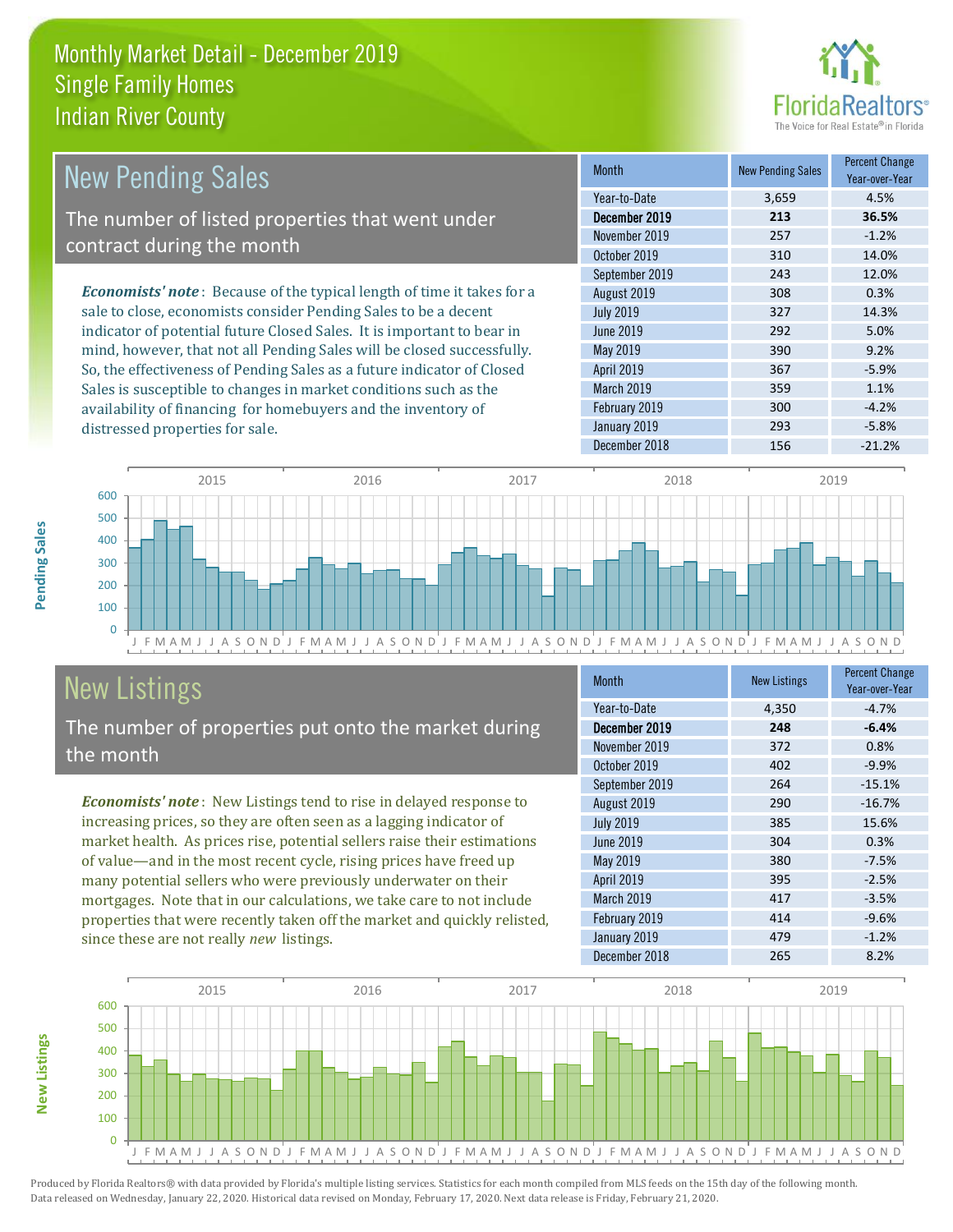

# Inventory (Active Listings)

The number of property listings active at the end of the month

*Economists' note* : There are a number of ways to define and calculate Inventory. Our method is to simply count the number of active listings on the last day of the month, and hold this number to compare with the same month the following year. Inventory rises when New Listings are outpacing the number of listings that go off-market (regardless of whether they actually sell). Likewise, it falls when New Listings aren't keeping up with the rate at which homes are going off-market.

| <b>Month</b>      | Inventory | <b>Percent Change</b><br>Year-over-Year |
|-------------------|-----------|-----------------------------------------|
| YTD (Monthly Avg) | 1,475     | 4.5%                                    |
| December 2019     | 1,409     | $-5.8%$                                 |
| November 2019     | 1,389     | $-6.4%$                                 |
| October 2019      | 1,376     | $-7.7%$                                 |
| September 2019    | 1,269     | $-4.7%$                                 |
| August 2019       | 1,318     | $-0.9%$                                 |
| <b>July 2019</b>  | 1,405     | 8.9%                                    |
| <b>June 2019</b>  | 1,391     | 6.4%                                    |
| <b>May 2019</b>   | 1,501     | 2.3%                                    |
| April 2019        | 1,589     | 12.3%                                   |
| March 2019        | 1,639     | 13.7%                                   |
| February 2019     | 1,755     | 17.6%                                   |
| January 2019      | 1,660     | 19.2%                                   |
| December 2018     | 1,496     | 27.2%                                   |



# Months Supply of Inventory

An estimate of the number of months it will take to deplete the current Inventory given recent sales rates

*Economists' note* : MSI is a useful indicator of market conditions. The benchmark for a balanced market (favoring neither buyer nor seller) is 5.5 months of inventory. Anything higher is traditionally a buyers' market, and anything lower is a sellers' market. There is no single accepted way of calculating MSI. A common method is to divide current Inventory by the most recent month's Closed Sales count, but this count is a usually poor predictor of future Closed Sales due to seasonal cycles. To eliminate seasonal effects, we use the 12-month average of monthly Closed Sales instead.

| <b>Month</b>             | <b>Months Supply</b> | <b>Percent Change</b><br>Year-over-Year |
|--------------------------|----------------------|-----------------------------------------|
| <b>YTD (Monthly Avg)</b> | 5.5                  | 1.9%                                    |
| December 2019            | 5.1                  | $-8.9%$                                 |
| November 2019            | 5.0                  | $-10.7%$                                |
| October 2019             | 5.0                  | $-10.7%$                                |
| September 2019           | 4.7                  | $-6.0%$                                 |
| August 2019              | 4.9                  | $-2.0%$                                 |
| <b>July 2019</b>         | 5.3                  | 8.2%                                    |
| <b>June 2019</b>         | 5.3                  | 8.2%                                    |
| May 2019                 | 5.7                  | 1.8%                                    |
| April 2019               | 6.0                  | 11.1%                                   |
| <b>March 2019</b>        | 6.3                  | 14.5%                                   |
| February 2019            | 6.7                  | 17.5%                                   |
| January 2019             | 6.3                  | 16.7%                                   |
| December 2018            | 5.6                  | 24.4%                                   |

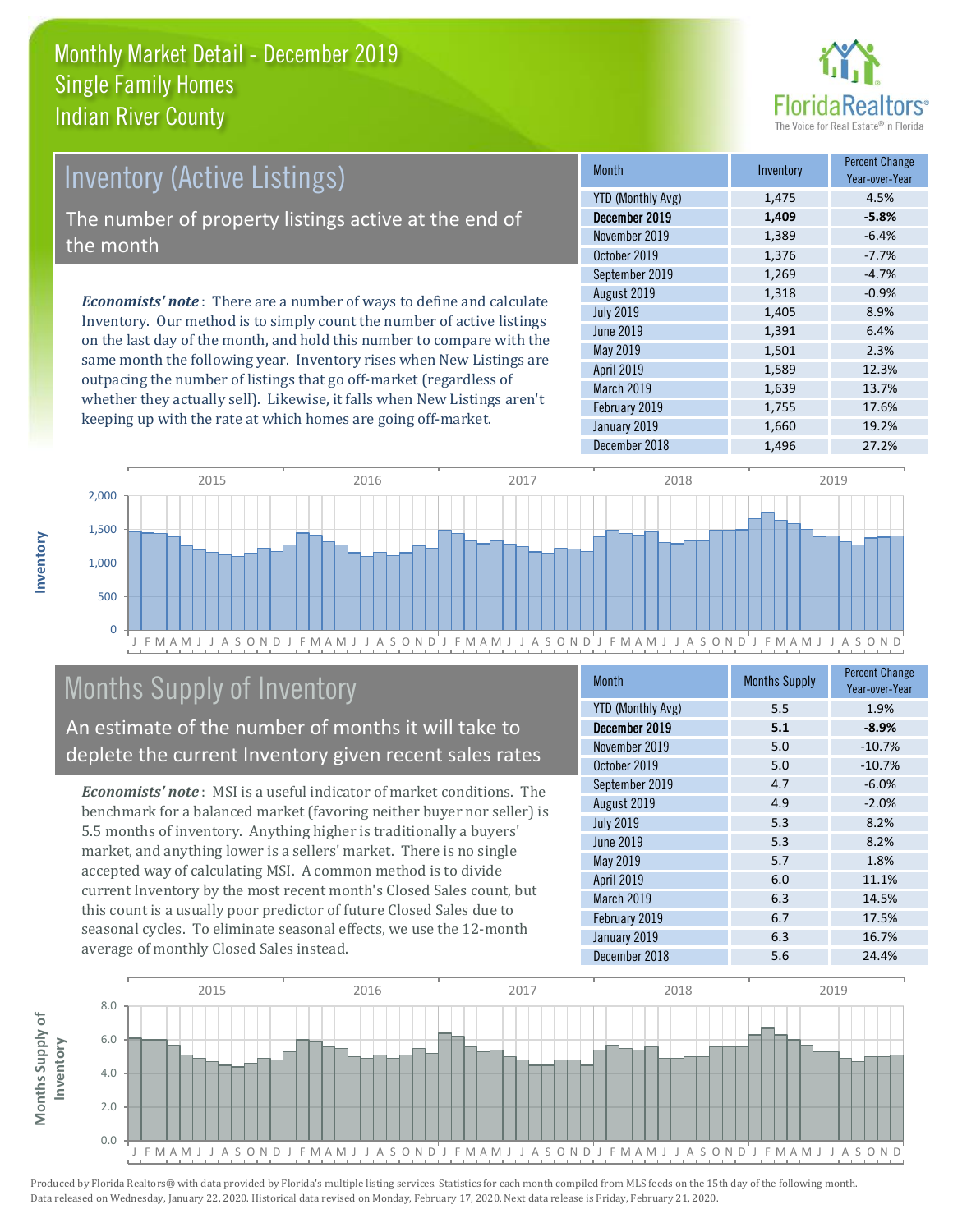

#### *Economists' note:* Closed Sales are one of the simplest—yet most important—indicators for the residential real estate market. When comparing Closed Sales across markets of different sizes, we recommend comparing the percent changes in sales rather than the number of sales. Closed Sales (and many other market metrics) are affected by seasonal cycles, so actual trends are more accurately represented by year-over-year changes (i.e. comparing a month's sales to the amount of sales in the same month in the previous year), rather than changes from one month to the next. \$1,000,000 or more 15 15 36.4% \$250,000 - \$299,999 43 16.2% \$300,000 - \$399,999 56 36.6% \$400,000 - \$599,999 22 22.2% \$600,000 - \$999,999 18 20.0% \$150,000 - \$199,999 39 -17.0% \$200,000 - \$249,999 64 3.2% \$100,000 - \$149,999 17 -26.1% Sale Price Closed Sales Percent Change Year-over-Year Less than \$50,000 0 0 N/A \$50,000 - \$99,999 5 25.0% Closed Sales by Sale Price The number of sales transactions which closed during the month



# Median Time to Contract by Sale Price The median number of days between the listing date and contract date for all Closed Sales during the month

*Economists' note* : Like Time to Sale, Time to Contract is a measure of the length of the home selling process calculated for sales which closed during the month. The difference is that Time to Contract measures the number of days between the initial listing of a property and the signing of the contract which eventually led to the closing of the sale. When the gap between Median Time to Contract and Median Time to Sale grows, it is usually a sign of longer closing times and/or declining numbers of cash sales.

| <b>Sale Price</b>     | <b>Median Time to</b><br>Contract | <b>Percent Change</b><br>Year-over-Year |
|-----------------------|-----------------------------------|-----------------------------------------|
| Less than \$50,000    | (No Sales)                        | N/A                                     |
| $$50,000 - $99,999$   | 17 Days                           | $-55.3%$                                |
| $$100,000 - $149,999$ | 32 Days                           | 0.0%                                    |
| $$150,000 - $199,999$ | 29 Days                           | $-3.3%$                                 |
| \$200,000 - \$249,999 | 50 Days                           | 6.4%                                    |
| \$250,000 - \$299,999 | 34 Days                           | $-22.7%$                                |
| \$300,000 - \$399,999 | 93 Days                           | 60.3%                                   |
| \$400,000 - \$599,999 | 92 Days                           | 64.3%                                   |
| \$600,000 - \$999,999 | 163 Days                          | $-58.1%$                                |
| \$1,000,000 or more   | 523 Days                          | 76.7%                                   |



**Closed Sales**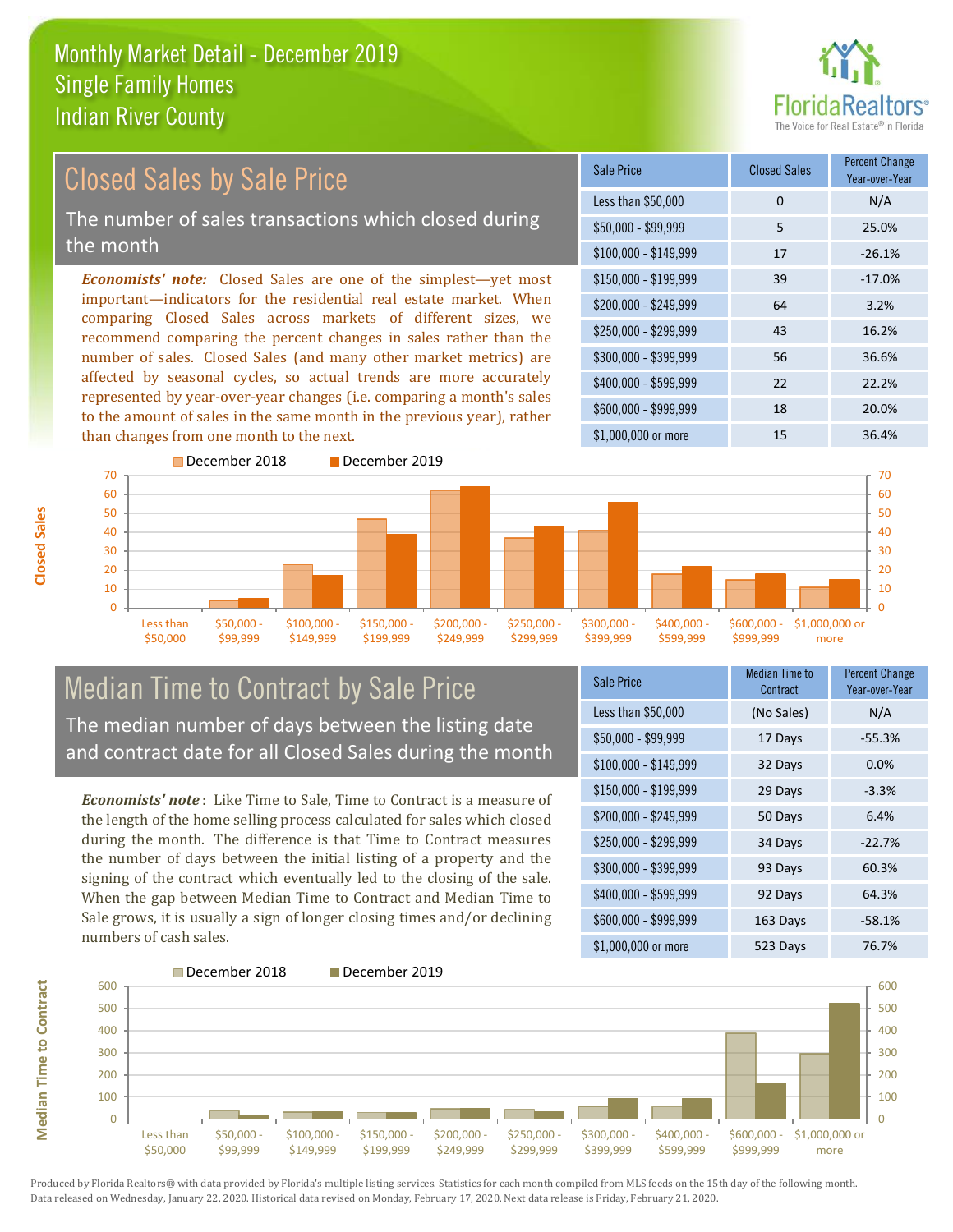

# New Listings by Initial Listing Price The number of properties put onto the market during

the month

*Economists' note:* New Listings tend to rise in delayed response to increasing prices, so they are often seen as a lagging indicator of market health. As prices rise, potential sellers raise their estimations of value—and in the most recent cycle, rising prices have freed up many potential sellers who were previously underwater on their mortgages. Note that in our calculations, we take care to not include properties that were recently taken off the market and quickly relisted, since these are not really *new* listings.

| <b>Initial Listing Price</b> | <b>New Listings</b> | <b>Percent Change</b><br>Year-over-Year |
|------------------------------|---------------------|-----------------------------------------|
| Less than \$50,000           | $\mathbf{1}$        | N/A                                     |
| $$50,000 - $99,999$          | 3                   | 50.0%                                   |
| $$100,000 - $149,999$        | 8                   | $-38.5%$                                |
| $$150,000 - $199,999$        | 40                  | $-9.1%$                                 |
| $$200,000 - $249,999$        | 40                  | $-14.9%$                                |
| \$250,000 - \$299,999        | 35                  | $-20.5%$                                |
| \$300,000 - \$399,999        | 62                  | 34.8%                                   |
| \$400,000 - \$599,999        | 21                  | $-43.2%$                                |
| \$600,000 - \$999,999        | 20                  | 11.1%                                   |
| \$1,000,000 or more          | 18                  | 28.6%                                   |



# Inventory by Current Listing Price The number of property listings active at the end of the month

*Economists' note* : There are a number of ways to define and calculate Inventory. Our method is to simply count the number of active listings on the last day of the month, and hold this number to compare with the same month the following year. Inventory rises when New Listings are outpacing the number of listings that go off-market (regardless of whether they actually sell). Likewise, it falls when New Listings aren't keeping up with the rate at which homes are going off-market.

| <b>Current Listing Price</b> | Inventory    | <b>Percent Change</b><br>Year-over-Year |
|------------------------------|--------------|-----------------------------------------|
| Less than \$50,000           | $\mathbf{1}$ | 0.0%                                    |
| $$50,000 - $99,999$          | 5            | 25.0%                                   |
| $$100,000 - $149,999$        | 31           | $-34.0%$                                |
| $$150,000 - $199,999$        | 132          | $-18.0%$                                |
| \$200,000 - \$249,999        | 183          | $-16.1%$                                |
| \$250,000 - \$299,999        | 185          | 8.8%                                    |
| \$300,000 - \$399,999        | 230          | 1.8%                                    |
| \$400,000 - \$599,999        | 204          | $-19.4%$                                |
| \$600,000 - \$999,999        | 189          | 1.6%                                    |
| \$1,000,000 or more          | 249          | 8.3%                                    |



Produced by Florida Realtors® with data provided by Florida's multiple listing services. Statistics for each month compiled from MLS feeds on the 15th day of the following month. Data released on Wednesday, January 22, 2020. Historical data revised on Monday, February 17, 2020. Next data release is Friday, February 21, 2020.

**Inventory**